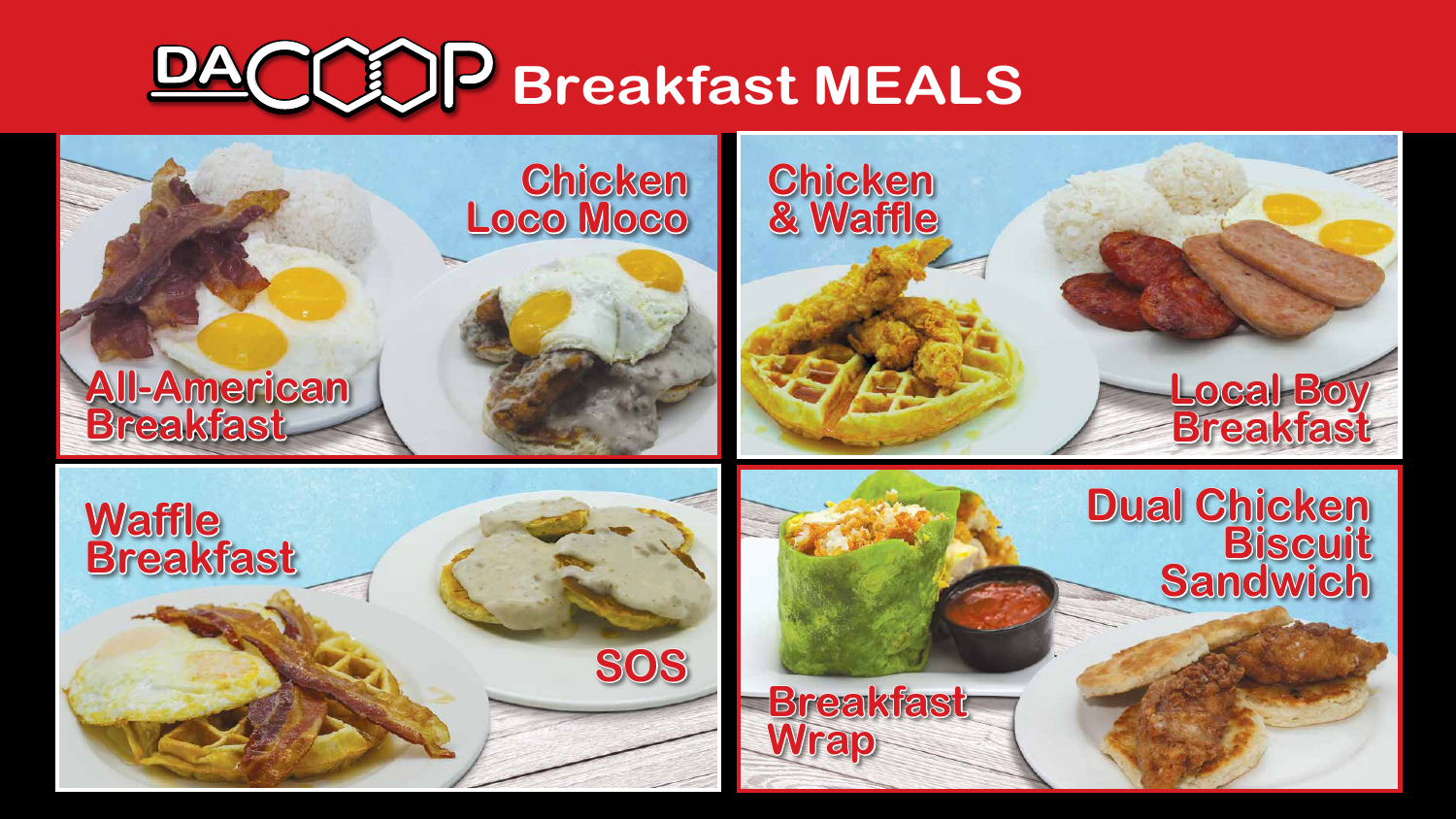#### Chicken Loco Moco 11.50

*Fried chicken tenders on rice, smothered with brown gravy, topped with two eggs any style*

#### Chicken & Waffle 11.50

*Made to order Belgian-style waffle served with fried chicken tenders and maple syrup*

### Waffle Breakfast 8.50

*Made to order Belgian-style waffle! Two eggs any style, bacon, served with maple syrup*

### Breakfast Wrap 6.50

*Chicken tenders, tater tots, fried egg, Cheddar/Jack cheese*

### All-American Breakfast 10.25

*Two eggs any style and your choice of bacon, ham, pork sausage or Portuguese sausage or Spam. Served with tater tots, steamed white rice, white or wheat toast*

### Local Boy Breakfast 11.50

*Two eggs any style, fried rice, Portuguese sausage and Spam*

### SOS 6.50

*Grilled biscuits smothered with country sausage gravy*

### Breakfast Sandwich 6.50

*One egg, cheese and your choice of ham, pork sausage or bacon on Hawaiian sweet bread toast*

### Dual Chicken Biscuit Sandwich 7.50

*Two grilled biscuits, chicken tenders drizzled with honey butter*

### Kids Breakfast 5.75

*One egg any style and your choice of ham, Spam, Portuguese sausage, pork sausage or bacon. Served with rice or tater tots*

### **Breakfast Sides**

Egg any style 2.00

Wheat or White Toast 2.00

Sweet Bread Toast 2.75

Sourdough Toast 2.75

Biscuit 3.25

Bacon 5.50

Pork Sausage 4.50

Ham 5.50

Tater Tots 2.75

Brown Gravy 3.00

SOS Gravy 3.00

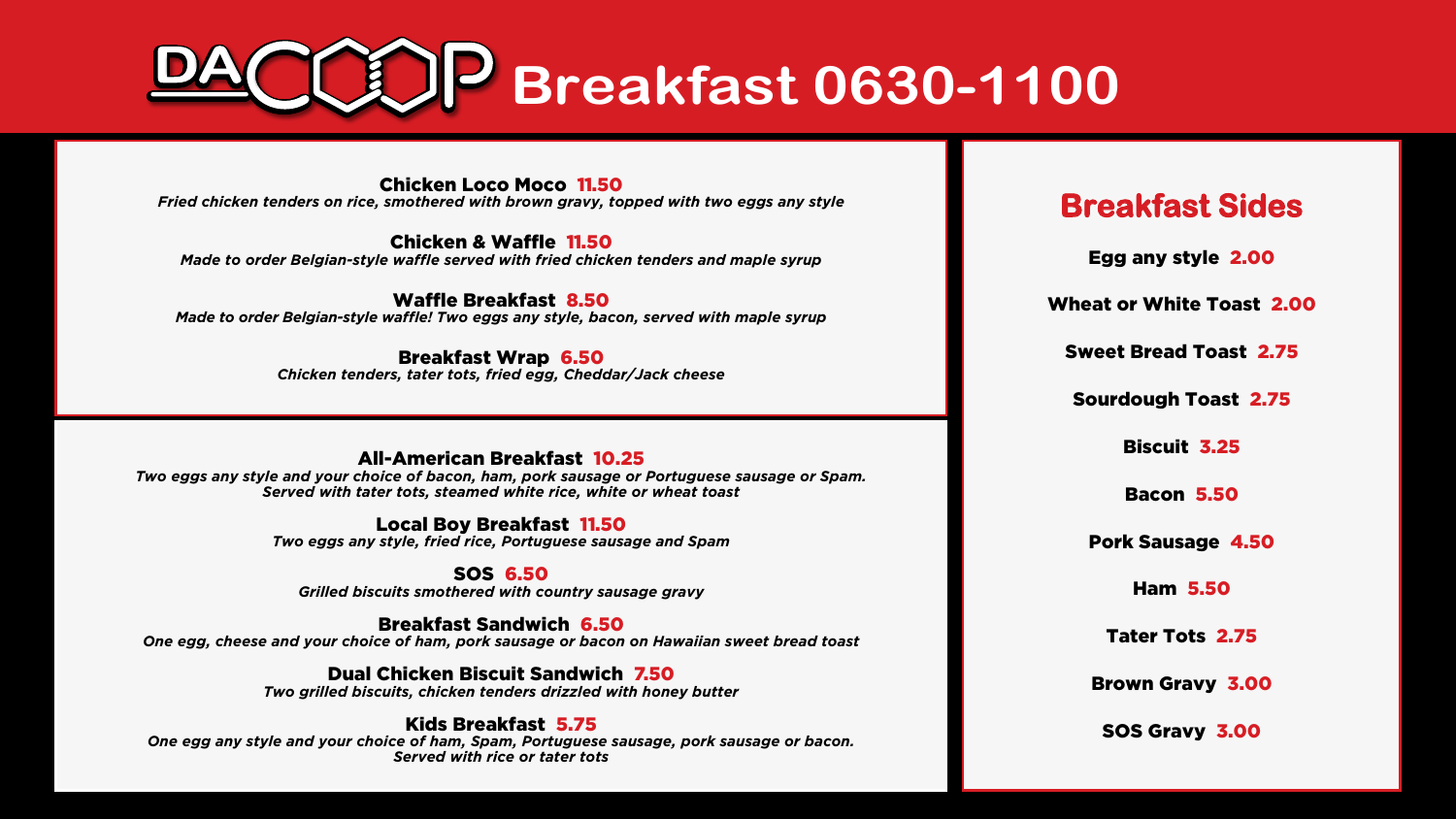# **COMBO MEALS**

*Fried chicken breast, fried pickles, Swiss cheese, Cajun aioli, served on grilled sesame seed bun with waffle fries + fountain drink*

\$11.25







\$1.25 to upgrade your meal

*Organic ingredients provided through select farmers, growers and producers from around the world.* 

> *Non-GMO, gluten-free, ALL NATURAL!*

**ortractor** 

## **TRY OUR ORGANIC TEAS AND LEMONADE!**

*3pc chicken tenders with waffle fries, dipping sauce, Hawaiian sweet roll + fountain drink*

\$9.45

## **Tender Basket**

### *4pc chicken tenders with waffle fries, dipping sauce, coleslaw, Hawaiian sweet roll + fountain drink* \$10.45 **Box Combo**

"Great Food Deserves a Great Drink"